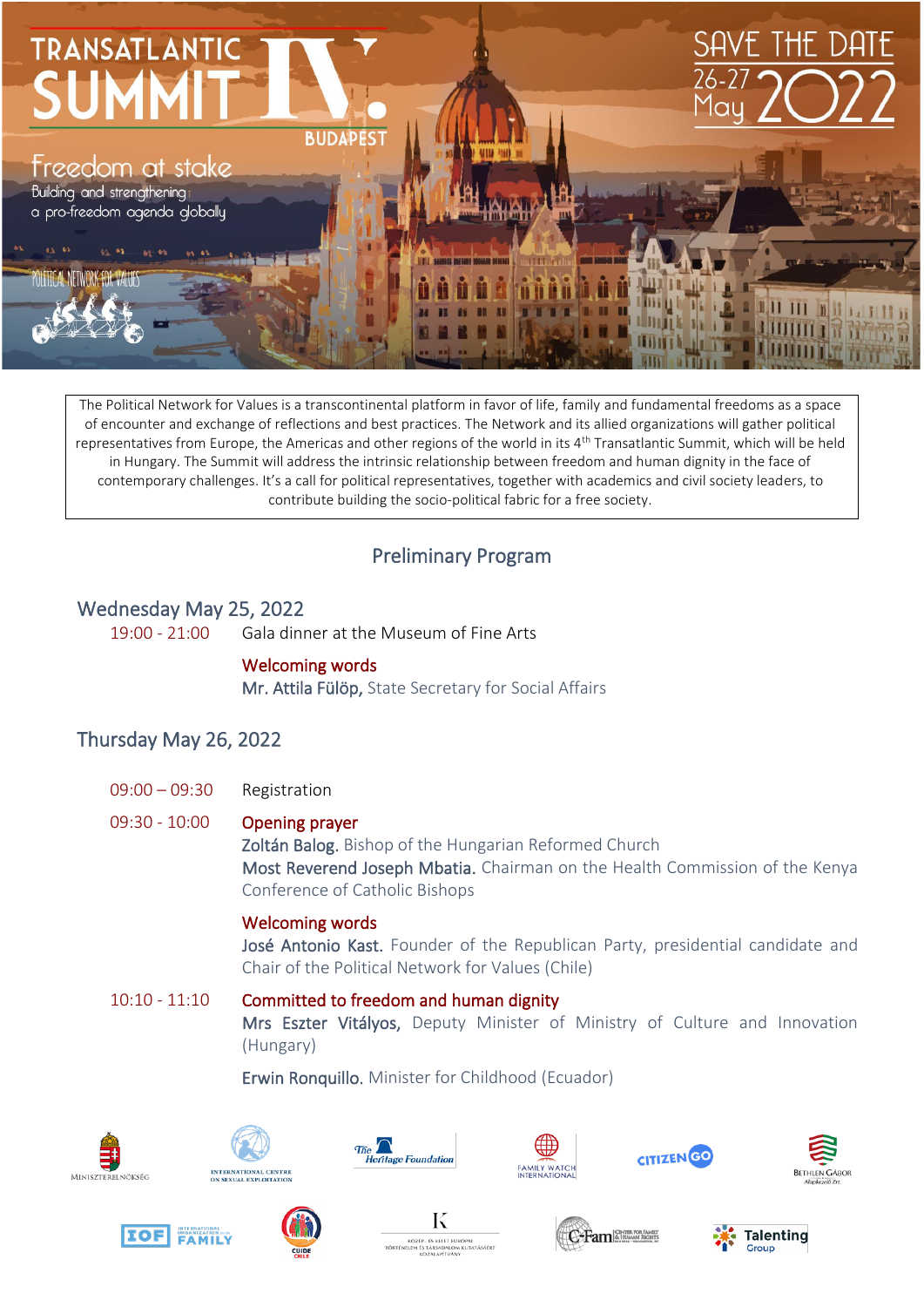Luz Keila Virginia Gramajo Vilchez. Secretary of State for Planning and Programming (Guatemala)

Angela Gandra. State Secretary for the Family (Brazil)

#### 11:15 - 12:15 Protecting human rights and human dignity

Chair: Grace Melton. Senior Associate at The Heritage Foundation (USA Christiaan Alting von Geusau. ITI Catholic University. Rector and Professor of Law and Education (The Netherlands) Jay W. Richards. Senior research fellow in The Heritage Foundation (USA) Dawn Hawkins. Chief executive officer - International Centre on Sexual Exploitation

(USA)

Miklos Lukacs. Research professor on Science Technology and Innovation at Universidad San Martín de Porres (Perú)

Nacsa Lőrinc. Member of Parliament (Hungary)

- 12:15 13:15 Lunch
- 13:15 13:30 Cultural program

## 13:30 - 14:30 A path for freedom in the Future of Europe

Chair: Kinga Gál. Member of the European Parliament (Hungary) Jaime Mayor Oreja. Honorary Chair of the Political Network for Values, Former Minister of Home Affairs & Former Member of the European Parliament (Spain) Margarita de la Pisa. Member of the European Parliament (Spain) Stephen Bartulica. Homeland Movement (Croatia) Gudrun Kugler. Member of Parliament (Austria) Anna Zaborska. Member of Parliament (Slovakia)

### 14:35 - 15:35 Economic asset of family business

Chair: Enikő Győri. Member of the European Parliament (Hungary) Alejandro Chafuen. Acton Institute (Argentina) Jesús Casado. Secretary General of European Family Businesses (Spain) Balázs Dobos. Deputy secretary of State for Economic Development (Hungary) Dr. László Rudas. President, National Association of Family Businesses (Hungary) Dávid Boross. President, Family Business Network Hungary (Hungary)

15:35 – 16:00 Coffee Break

## 16:00 - 17:00 The key role of religious freedom in modern societies

Chair: Tristan Azbej. State Secretary for the Aid of Persecuted Christians and the Hungary Helps Program (Hungary) Michal Považan Director of the Bureau of the Commissioner of the Slovak government for the Protection of Freedom of Religion or Belief (Slovakia) Paul Coleman. Executive director of ADF International (UK) Andrew Brunson. Special Advisor for Religious Freedom. Family Research Council

(USA)

## 17:00 - 19:00 Networking



















**C-Fam SHUMAN RIGHT**